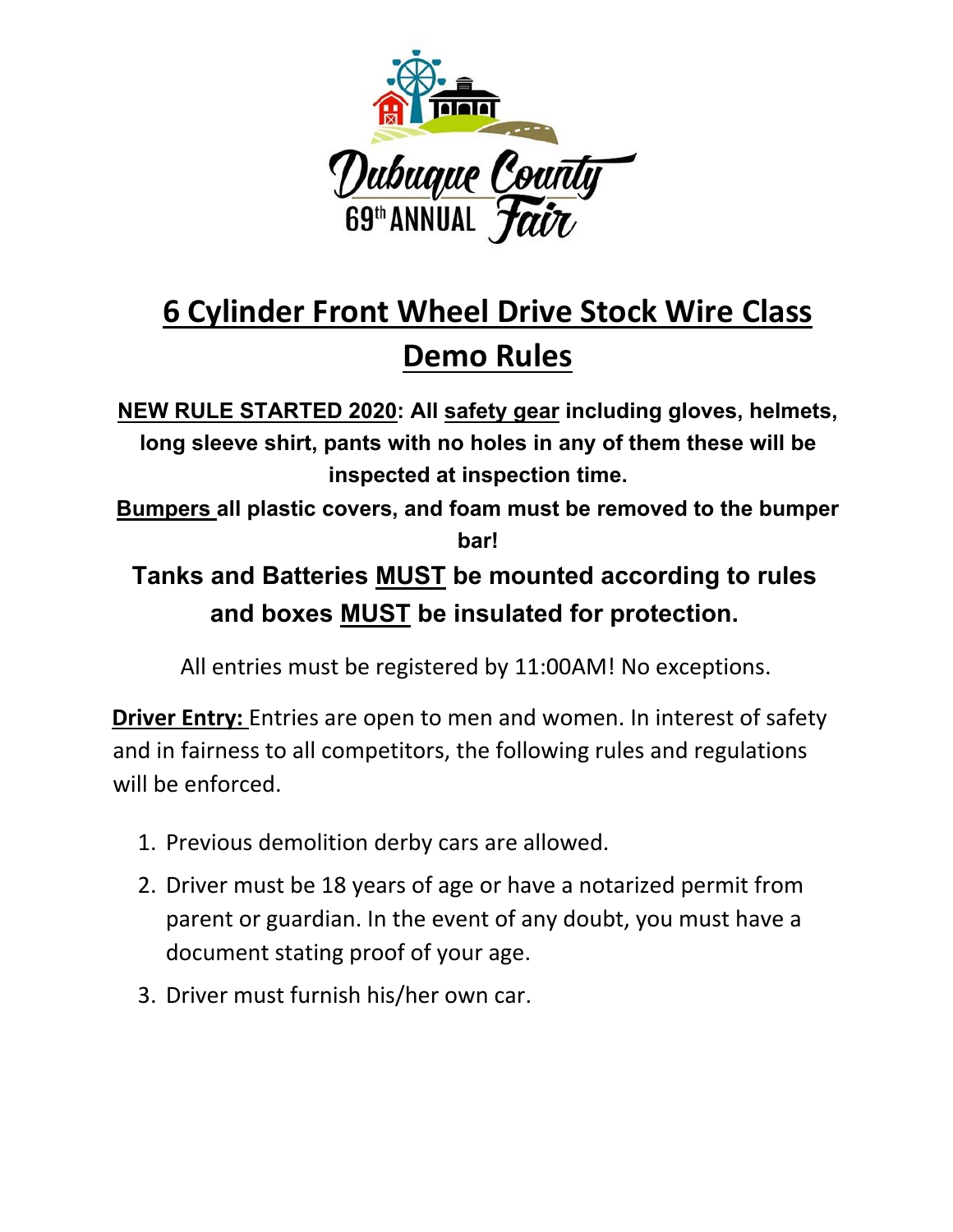- 4. Driver may enter each class but will have to pay entry fee for each class and must have different car for each class.
- 5. Driver must sign in and pay entry fee prior to inspection or entry to track. Entry fee is \$10 per car and \$25 pit pass.
- 6. No one is to enter pit without pit pass. No one under 14 is allowed in pits. 14 years to 17 must have notarized minor release.
- 7. Truck, trailer, car must not enter track until car has passed inspection.
- 8. Absolutely no one is to enter track to save spots until car has passed inspection. First come, first get their spots in the pits. No exceptions.

#### **Safety:**

- 1. All drivers must attend meeting in pit area prior to derby time.
- 2. Long sleeve shirts with no holes, full length pants with no holes, full shield helmet, gloves, and tennis shoes or boots must be worn during competition.
- 3. Operating seat belt mandatory. Must always remain belted and wear a helmet, until ok'd by officials or you will be disqualified.
- 4. Drivers must remain in his/her car until Ok'd by official to get out.
- 5. No driver or pit crew member, under the influence of liquor will be allowed to participate or enter the exhibition area.
- 6. No pit crew member allowed on track at any time.
- 7. Disconnection of all air bags is mandatory.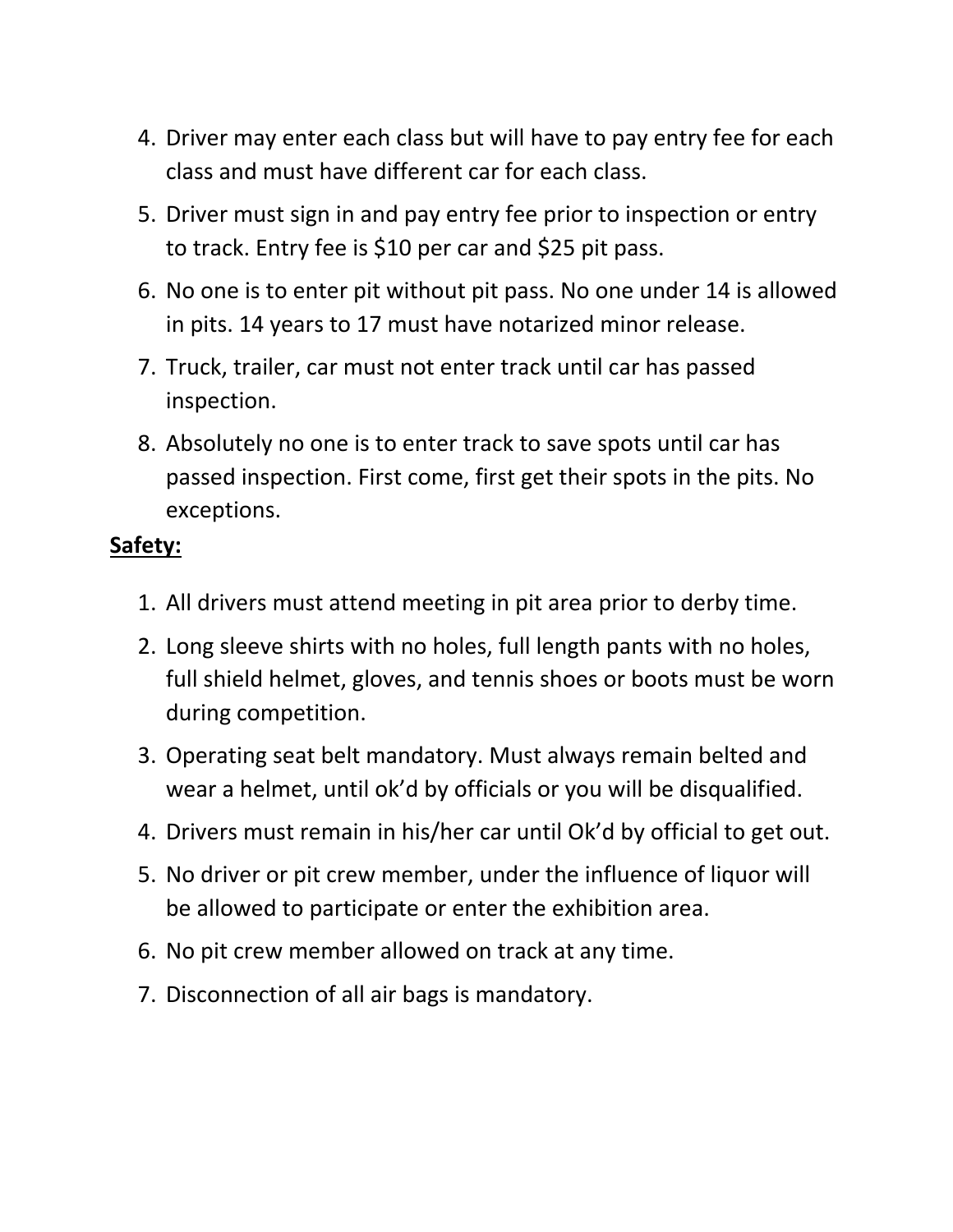#### **Participation Regulations:**

- 1. No driver door hits. This will be strongly enforced.
- 2. Driver must maneuver forward or backward.
- 3. If driver does not hit another car within 1 minute, said driver shall be disqualified.

#### **Preparation of Car:**

- 1. Slogan, Advertising, or printing may be placed any place on car except front doors and above driver door. Number must be placed on front doors and name must be placed above driver's door.
- 2. Signs with number must be at least 24x24 mounted securely to roof, made of metal or plywood. NO LETTERS‐only numbers. First come, first get on numbers.
- 3. All glass, body molding, and stock gas tank must be removed.
- 4. Approved boat gas tank no larger than 6 gallons must be mounted in back seat in a solid wooden or steel container properly insulated and covered with removable lid. If box is made of wood: Must be made of 2x6 or 2x12 lumber not plywood. Container must be anchored to floor with one steel strap over top to the floor with bolts.
- 5. Electric fuel pumps are allowed. Must be securely mounted. No ether or starting fluid allowed. All fuel lines must be hooked up properly and safely ran thru the fire wall.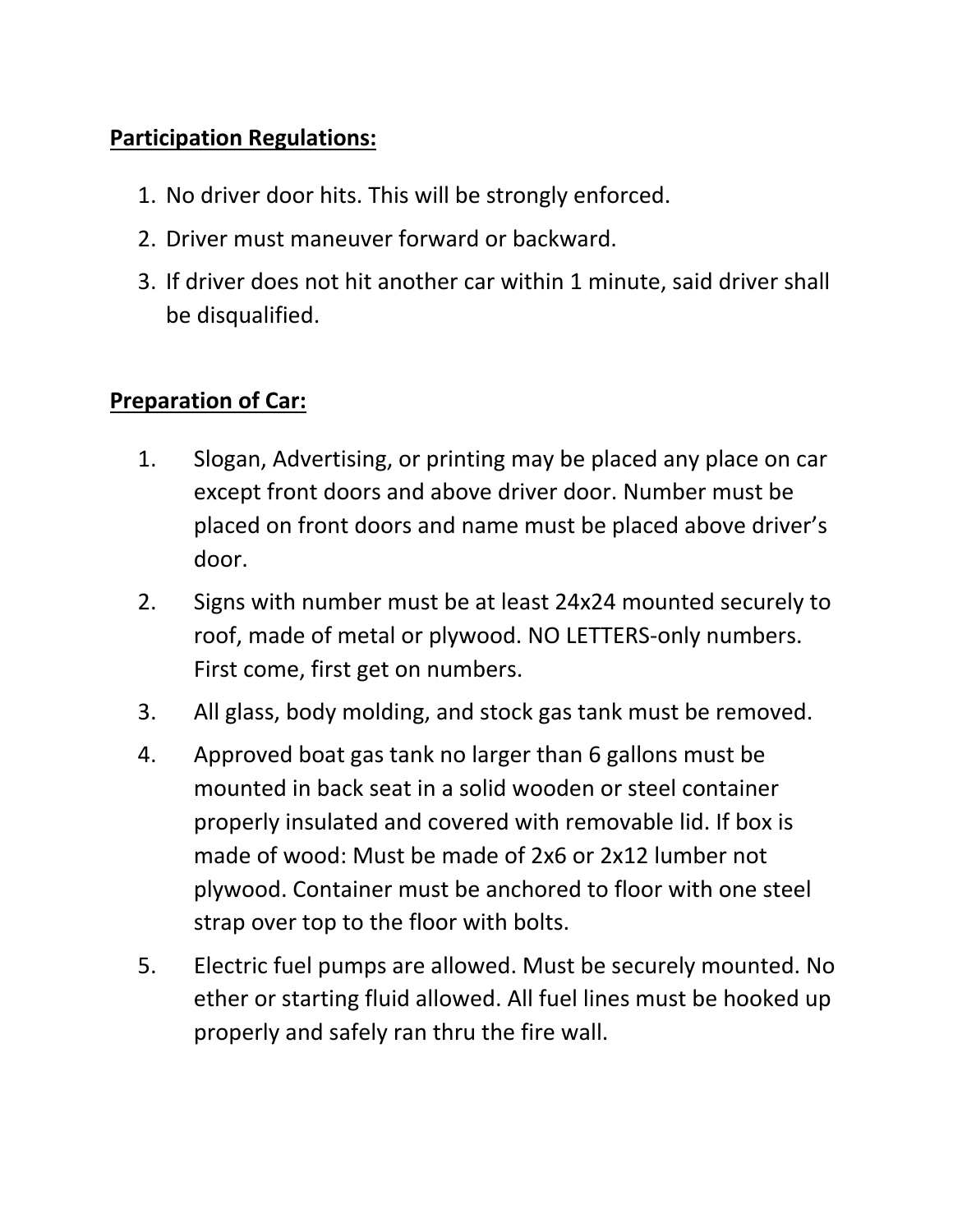- 6. Batteries must be removed from original location. Batteries must be mounted to passage side floor. No more than 2 automobile batteries allowed. They must be encased in either 2x6 or 2x12 wooden or steel box. Must be anchored with bolts thru floor firmly. Well insulated with cover. Steel boxes must have inside insulation, so batteries do not short out.
- 7. Absolutely NO WELDING except front and rear safety bars inside car.
- 8. 2 bars allowed inside car, no bigger than 2" in diameter. One allowed above dash from window post to window post. One allowed behind driver seat from door post to door post. No other supports allowed. These can be welded.
- 9. Bumper: Front bumper may be changed to an OEM 80's or newer front bumper. IF bumper is replaced with OEM 80's or newer, the length cannot exceed 4" past frame rail on either side. Rear bumper must stay factory. If OEM bumper is fiberglass, you can replace with OEM similar bumper equivalent in size.
- 10. NO welding or bolting of bumper shocks. No iron behind bumper shocks. Shocks must move freely upon impact.
- 11. Tires: Any factory DOT tire approved for the size of your car. Tires can be doubled up, but no disfiguring of tire, no studs, or other alterations. Greasing of side walls is allowed. No Skid Loader tires.
- 12. One 12" hole in hood. One 10" hole in trunk is mandatory.
- 13. No added reinforcements to any part of the car are allowed.